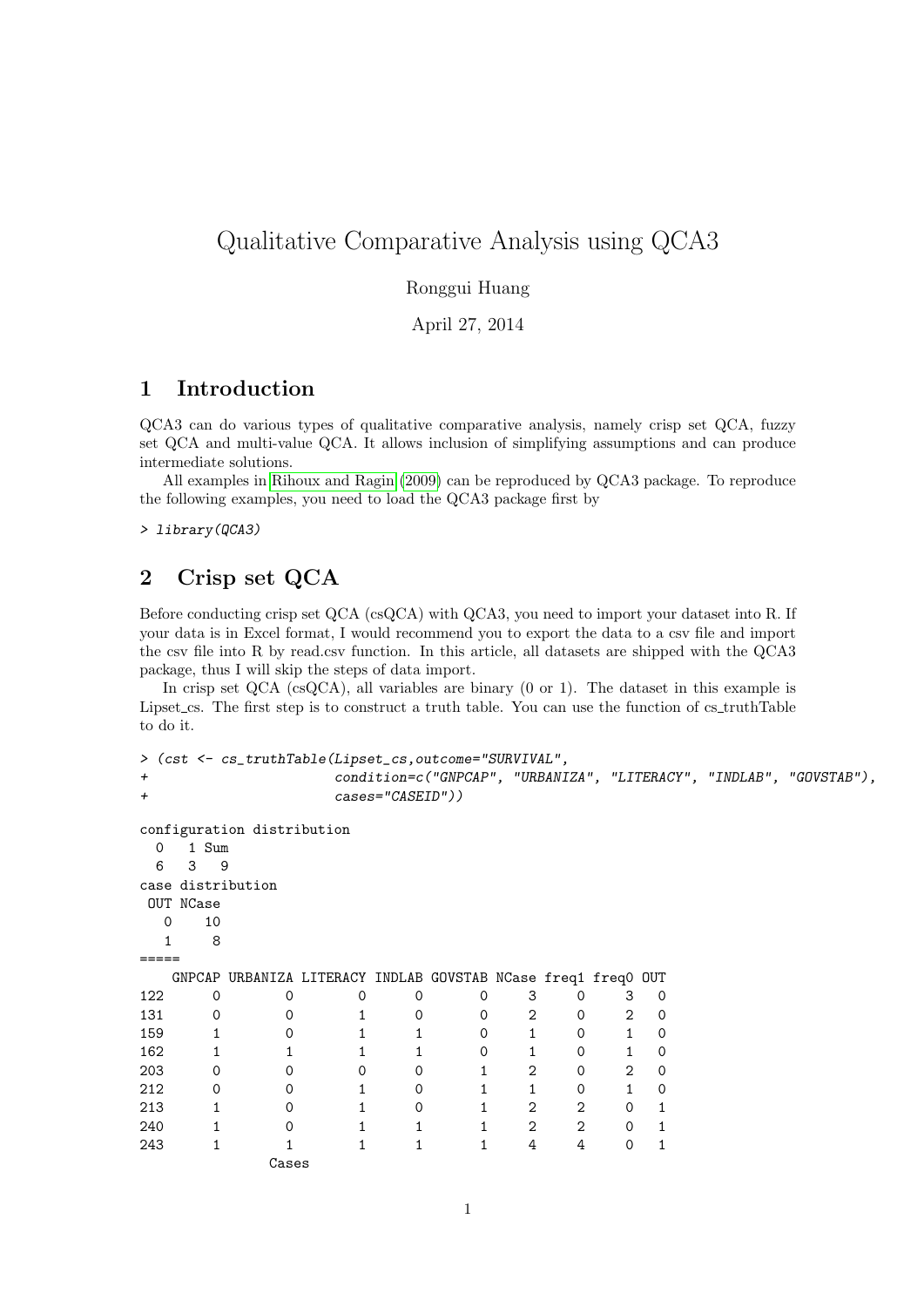| 122 |                       | GRE, POR, SPA |      |
|-----|-----------------------|---------------|------|
| 131 |                       | HUN, POL      |      |
| 159 |                       |               | AUS  |
| 162 |                       |               | GER. |
| 203 |                       | ITA. ROM      |      |
| 212 |                       |               | EST  |
| 213 |                       | FIN, IRE      |      |
| 240 |                       | FRA, SWE      |      |
|     | 243 BEL, CZE, NET, UK |               |      |

The above command constructs a truth table and assigns it to an object called cst, which can be used in the following analyses. You can choose any legitimate object name to store the produced truth table as long as it is a legitimate name in R.

In this command, Lipset cs is the data frame which contains all the variables. The argument of outcome specificifies the explained variable, say "SURVIVAL" in this example (note that you need to enclose SURVIVAL with quotation mark). The argument of condition specificies the explanatory variables. It is a string vector, each element of which is a condition or explanatory variable. At least two conditions are needed. In this example, five conditions are provided. All variables, be outcome or conditions, are in the data frame of Lipset cs. For more details, you can refer to the help page of cs\_truthTable.

The truth table is constructed by cs truthTable in an automatic manner. However, you can also manually override the outcome by function of setOUT, but I will not go through the details here.

At this moment, you need to examine the truth table closely. Perhaps, it is a good idea to make connections between the truth table and the detailed empirical evidence about each case. Special attention should be paid to contradictory configurations, and you need to to handle such contradictory configurations if any. Once you have a truth table without contradictory configuration or you have come up a strategy to handle them, you can move to the next step, minimization of the truth table without remainders. All you need to d is to pass the truth table, cst, produced previously, to the reduce function.

```
> reduce(cst)
```

```
Call:
reduce(x = cst)
```
----------------

----------------

Explaining 3 configuration(s)

Prime implicant No. 1 with 2 implicant(s)

GNPCAP\*urbaniza\*LITERACY\*GOVSTAB + GNPCAP\*LITERACY\*INDLAB\*GOVSTAB

```
Common configuration: GNPCAP*LITERACY*GOVSTAB
```
The default explains positive outcome (in this case, SURVIVAL=1). If you want to explain negative outcome, you need to set the argument of explain to "negative", which is the third step.

```
> reduce(cst, explain="negative")
Ca11:reduce(x = cst, explain = "negative")
```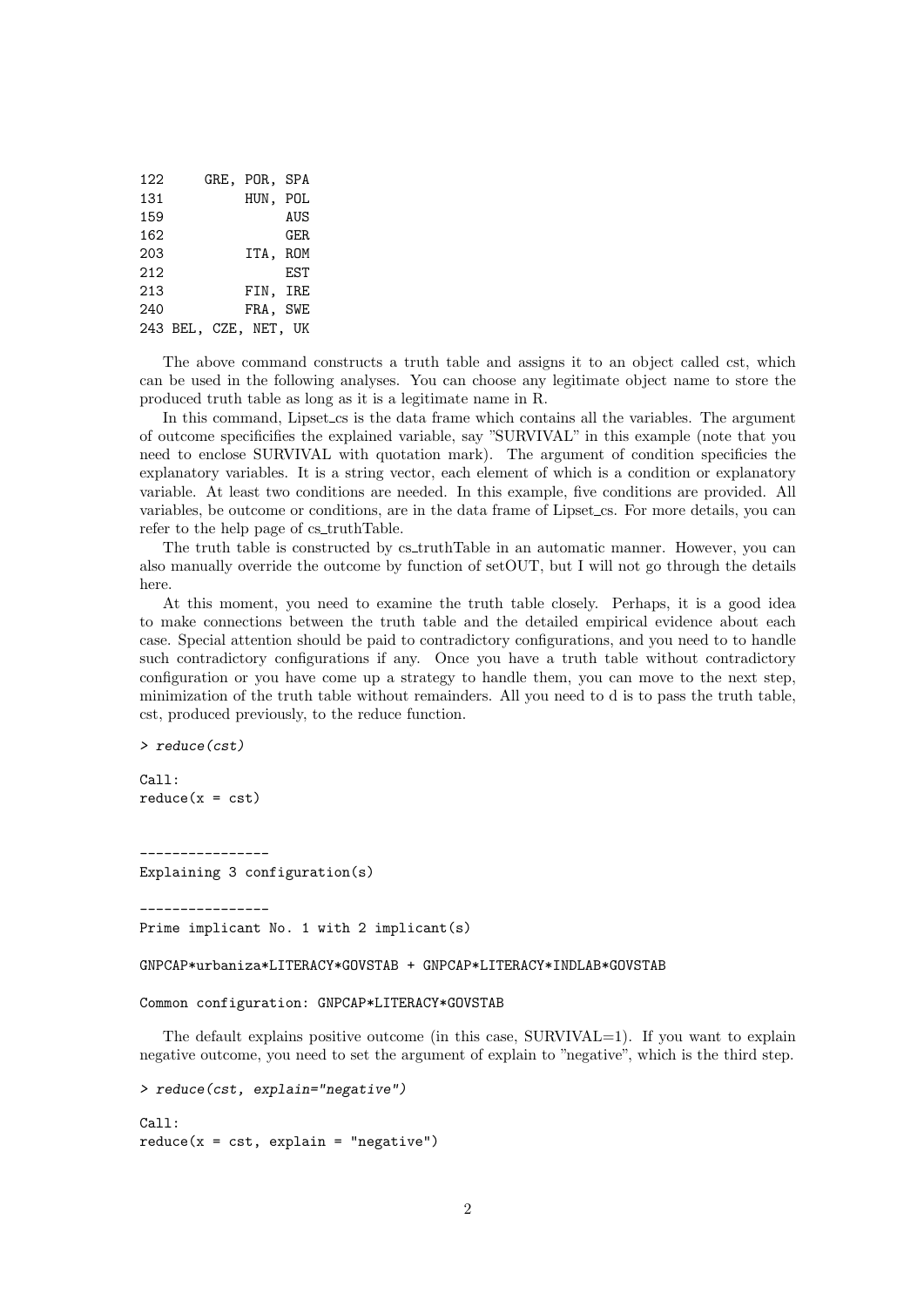----------------

Explaining 6 configuration(s)

---------------- Prime implicant No. 1 with 2 implicant(s)

gnpcap\*urbaniza\*indlab + GNPCAP\*LITERACY\*INDLAB\*govstab

Common configuration: None

By default, remainders are not used and no simplifying assumption is made. The fourth step is to get the most parsimonious solution to positive outcome by including remainders. All you need to do is to set the argument of remainders to "include".

```
> reduce(cst, remainders="include")
```

```
Ca11:reduce(x = cst, remainders = "include")
```

```
----------------
Explaining 3 configuration(s)
```
----------------

```
Prime implicant No. 1 with 1 implicant(s)
```
GNPCAP\*GOVSTAB

Common configuration: GNPCAP\*GOVSTAB

Similarly, you can explain negative outcome by including remainders. Now, you need to specify both arguments of explain and remainders.

> reduce(cst, explain="negative", remainders="include")

 $Ca11:$  $reduce(x = cst, explain = "negative", remainders = "include")$ 

---------------- Explaining 6 configuration(s)

```
----------------
Prime implicant No. 1 with 2 implicant(s)
```
gnpcap + govstab

#### Common configuration: None

Now, you may wonder what remainders have been included. It is always a good idea to examine them. To do so, you need to assign the return of reduce to an object first. Take the explanation of negative outcome for example. Let assign it to an object called ansNeg. Then you can pass ansNeg to the function of SA, which will return a list of remainders used in the minimization (which are also called simplifying assuptions). It shows that 18 remainders have been included.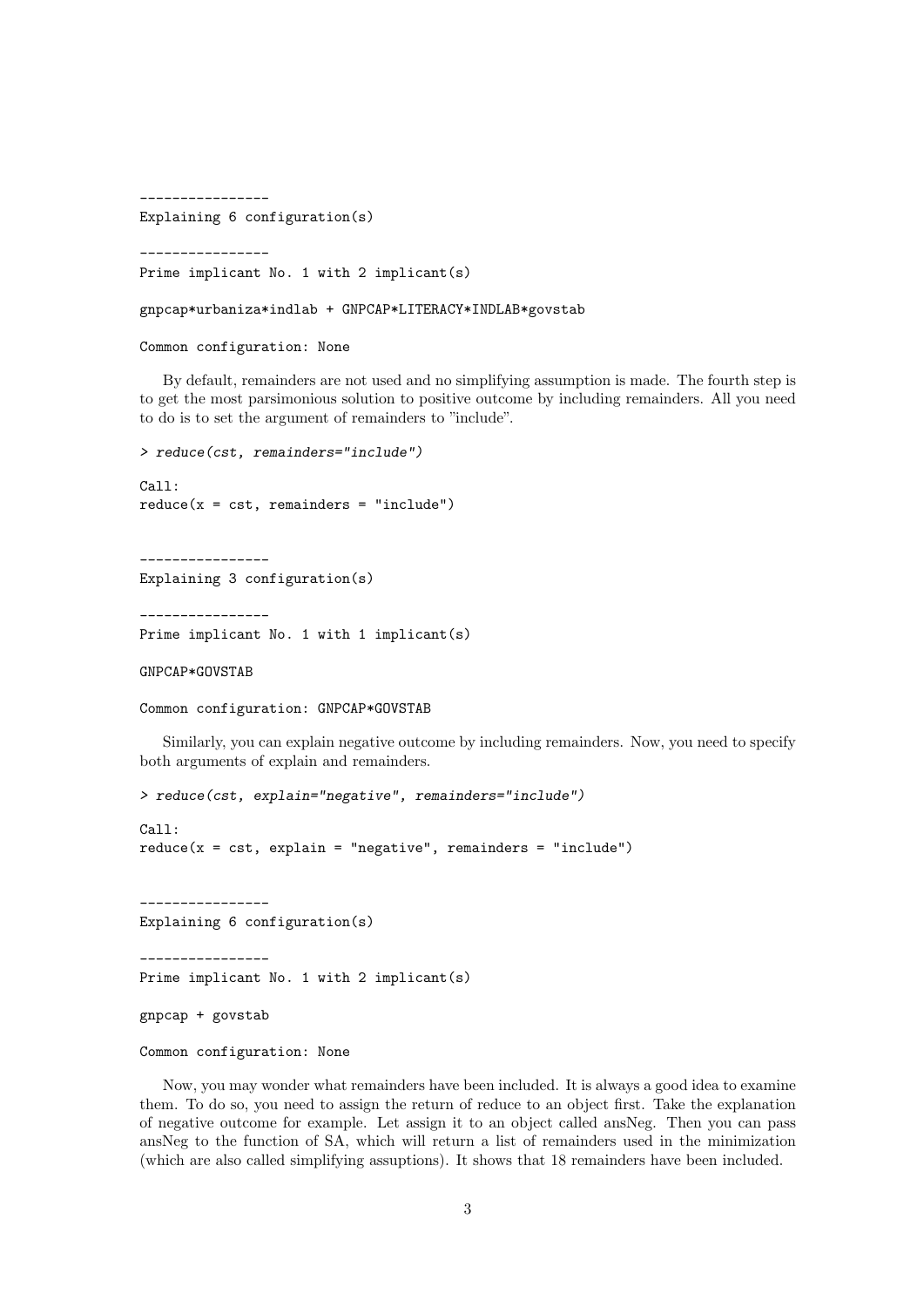```
> ansNeg <- reduce(cst, explain="negative", remainders="include")
> SA(ansNeg)
Simplifying Assumptions
----------------
Prime implicant No. 1 with 18 implicant(s)
gnpcap*URBANIZA*literacy*indlab*govstab +
gnpcap*URBANIZA*LITERACY*indlab*govstab +
gnpcap*urbaniza*literacy*INDLAB*govstab +
gnpcap*URBANIZA*literacy*INDLAB*govstab +
gnpcap*urbaniza*LITERACY*INDLAB*govstab +
gnpcap*URBANIZA*LITERACY*INDLAB*govstab +
gnpcap*URBANIZA*literacy*indlab*GOVSTAB +
gnpcap*URBANIZA*LITERACY*indlab*GOVSTAB +
gnpcap*urbaniza*literacy*INDLAB*GOVSTAB +
gnpcap*URBANIZA*literacy*INDLAB*GOVSTAB +
gnpcap*urbaniza*LITERACY*INDLAB*GOVSTAB +
gnpcap*URBANIZA*LITERACY*INDLAB*GOVSTAB +
GNPCAP*urbaniza*literacy*indlab*govstab +
GNPCAP*URBANIZA*literacy*indlab*govstab +
GNPCAP*urbaniza*LITERACY*indlab*govstab +
GNPCAP*URBANIZA*LITERACY*indlab*govstab +
GNPCAP*urbaniza*literacy*INDLAB*govstab +
GNPCAP*URBANIZA*literacy*INDLAB*govstab
```
Common configuration: None

## 3 fuzzy set QCA

### 3.1 Calibration

Fuzzy set QCA (fsQCA) requires fuzzy set scores, which range from 0 to 1. The fuzzy membership scores can be directly assigned according to substantive knowledge about the cases at hand.

Often, researchers have interval measures and need to convert such measures into fuzzy membership scores. This process is called caliberation, which is described in [Ragin](#page-9-1) [\(2008\)](#page-9-1). The QCA3 package implements the direct method of caliberation. This method requires researchers to choose three anchors, namely fullin, fullout and crossover values. The fullin value is recoded as fuzzy set score of 0.953. The fullout value is recoded as fuzzy set score of 0.03, and the crossover value is recoded as fuzzy set score of 0.5<sup>[1](#page-3-0)</sup>. Researchers must choose the three anchors based on substantive knowledge. One you have the fullin, fullout and corssover values, you can caliberate the fuzzy set scores by the directCaliberate function.

For example, the data frame of Lipset fs has an interval variable of Developed, and the following command caliberate it with three anchors of 900 (fullin), 400 (fullout), and 500 (crossover).

> directCalibration(Lipset\_fs\$Developed,fullin=900,fullout=400, crossover=550)

```
[1] 0.811798852 0.991092956 0.576774248 0.161762067 0.585147064 0.976411872
[7] 0.891545632 0.038787464 0.073921688 0.723727959 0.340271893 0.980887270
[13] 0.017764604 0.009809787 0.012202676 0.024806018 0.951831001 0.985168469
```
<span id="page-3-0"></span><sup>1</sup>0.953 and 0.03 are chosen because the log odds of them are 3 and -3 respectively, which are approximate to the description in [Ragin](#page-9-1) [\(2008\)](#page-9-1). However, users should note that the result is slightly different from fs/QCA because exact log odds of the fullin and fullout fuzzy membership scores rather than 3 and -3 are used in the QCA3 package.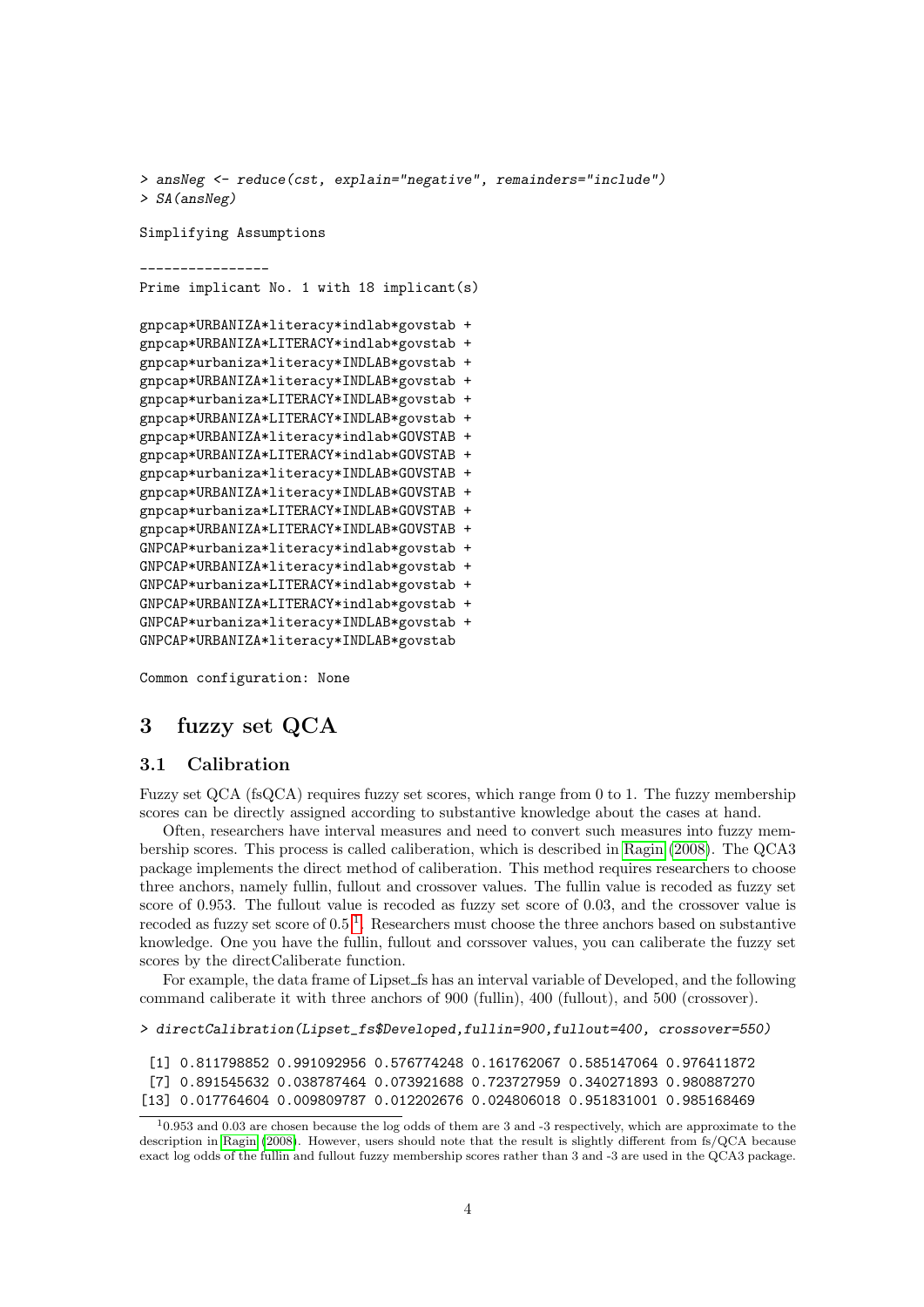You can also add the returned fuzzy set score to the data frame (Lipset fs) as a variable (DFZ) by,

> Lipset\_fs\$DFZ <- directCalibration(Lipset\_fs\$Developed,900,400, 550)

### 3.2 Exploratory Analysis

Before jumping into fuzzy set QCA, it is always a good idea to explore the bivariate relationship between outcome and condition variables. The key measures are sufficiency scores and necessary scores. The suffnec function takes a data frame as input and produces both sufficiency scores and necessary scores matrices.

```
> suffnec(Lipset_fs[,c("Survived.FZ","Developed.FZ","Urban.FZ",
+ "Literate.FZ","Industrial.FZ", "Stable.FZ")])
Necessity Scores Matrix:
'X is necessary condition of Y'
          Y
X Survived.FZ Developed.FZ Urban.FZ Literate.FZ Industrial.FZ
 Survived.FZ 1.000 0.775 0.771 0.643 0.684
 Developed.FZ 0.831 1.000 0.829 0.695 0.862
 Urban.FZ 0.539 0.539 1.000 0.436 0.640
 Literate.FZ 0.991 0.999 0.961 1.000 0.935
 Industrial.FZ 0.669 0.786 0.896 0.593 1.000
 Stable.FZ 0.920 0.884 0.852 0.749 0.868
          Y
X Stable.FZ
 Survived.FZ 0.707
 Developed.FZ 0.729
 Urban.FZ 0.457
 Literate.FZ 0.887
 Industrial.FZ 0.652
 Stable.FZ 1.000
Sufficiency Scores Matrix:
'X is sufficient condition of Y'
          Y
X Survived.FZ Developed.FZ Urban.FZ Literate.FZ Industrial.FZ
 Survived.FZ 1.000 0.831 0.539 0.991 0.669
 Developed.FZ 0.775 1.000 0.539 0.999 0.786
 Urban.FZ 0.771 0.829 1.000 0.961 0.896
 Literate.FZ 0.643 0.695 0.436 1.000 0.593
 Industrial.FZ 0.684 0.862 0.640 0.935 1.000
 Stable.FZ 0.707 0.729 0.457 0.887 0.652
          Y
X Stable.FZ
 Survived.FZ 0.920
 Developed.FZ 0.884
 Urban.FZ 0.852
 Literate.FZ 0.749
 Industrial.FZ 0.868
 Stable.FZ 1.000
```
In the above command, Lipset fs is the name of a data frame. Here I use the "[" operator to extract a relevant subset, which is then passed to suffnec.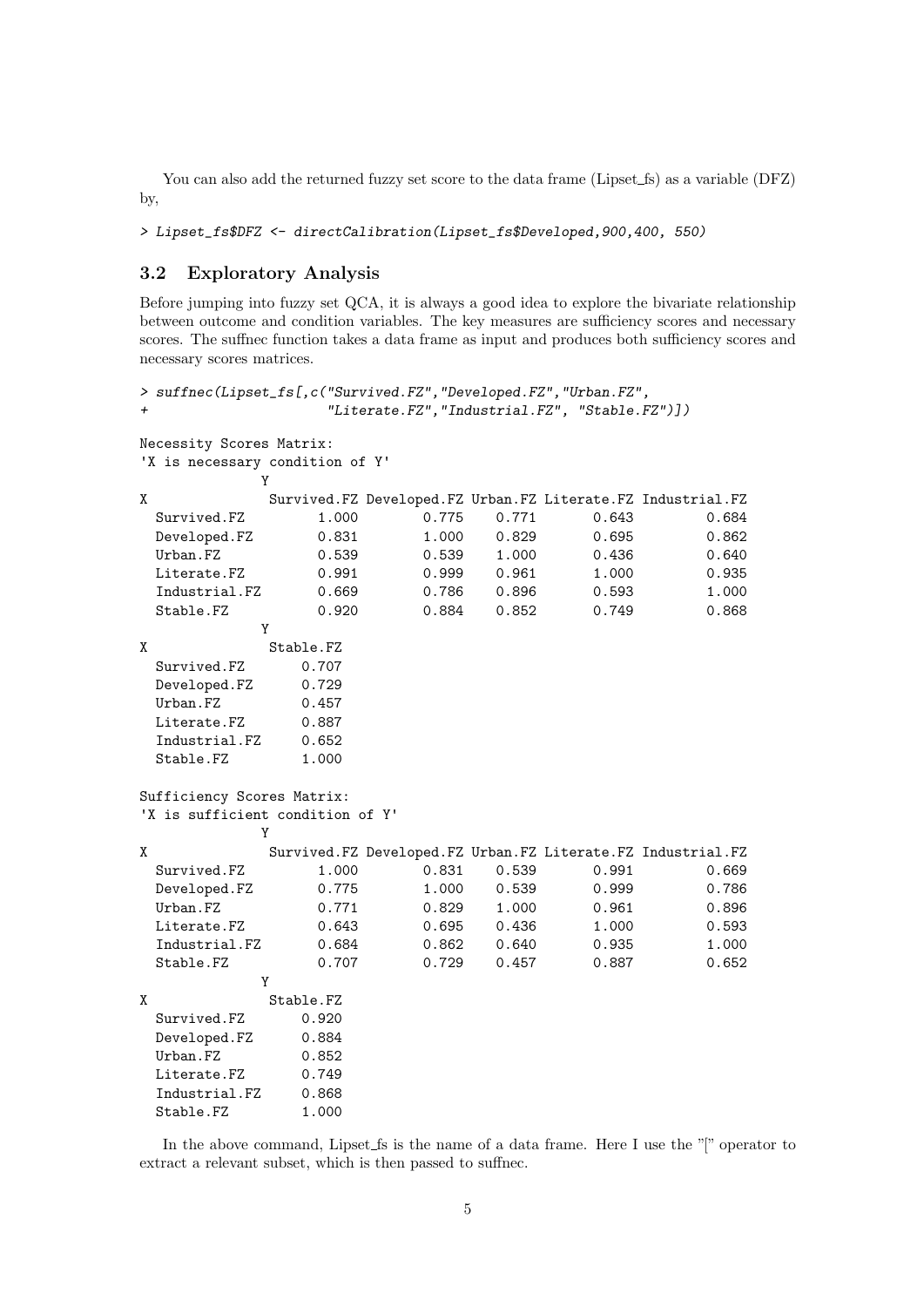You can use a graph to depict the set-theoretic consistency and coverage. The function fsplot provides a friendly interface. For example, if you want to examine whether development and urbanization are sufficient for regime survival, you can use the following command.

> fsplot(Survived.FZ~fsand(Developed.FZ, Urban.FZ),data=Lipset\_fs)



The fsplot use a formula interface. The left hand side variable is the outcome variable. The right hand side is explanatory variable. When the explanatory variable is a conjunctural condition, you can use fsand to get the conjunctural condition before plotting. In the above example, the right hand side is fsand(Developed.FZ, Urban.FZ), which suggests that Developed.FZ\*Urban.FZ is regarded as a conjunctural condition.

The consistency and coverage scores are displayed in the figure, which eases the interpretation of the result.

### 3.3 Fuzzy set truth table and minimization

At this point, we have made up our minds concerning the conditions, and we can construct a fuzzy set truth table for further analysis. In the textbook example, five conditions are chosen, and the consistency threshold is set to 0.7.

```
> conditions <- c("Developed.FZ","Urban.FZ","Literate.FZ","Industrial.FZ", "Stable.FZ")
> fst <- fs_truthTable(Lipset_fs,"Survived.FZ", conditions, consistency=0.7)
> print(fst)
configuration distribution
```

```
0 1 Sum
```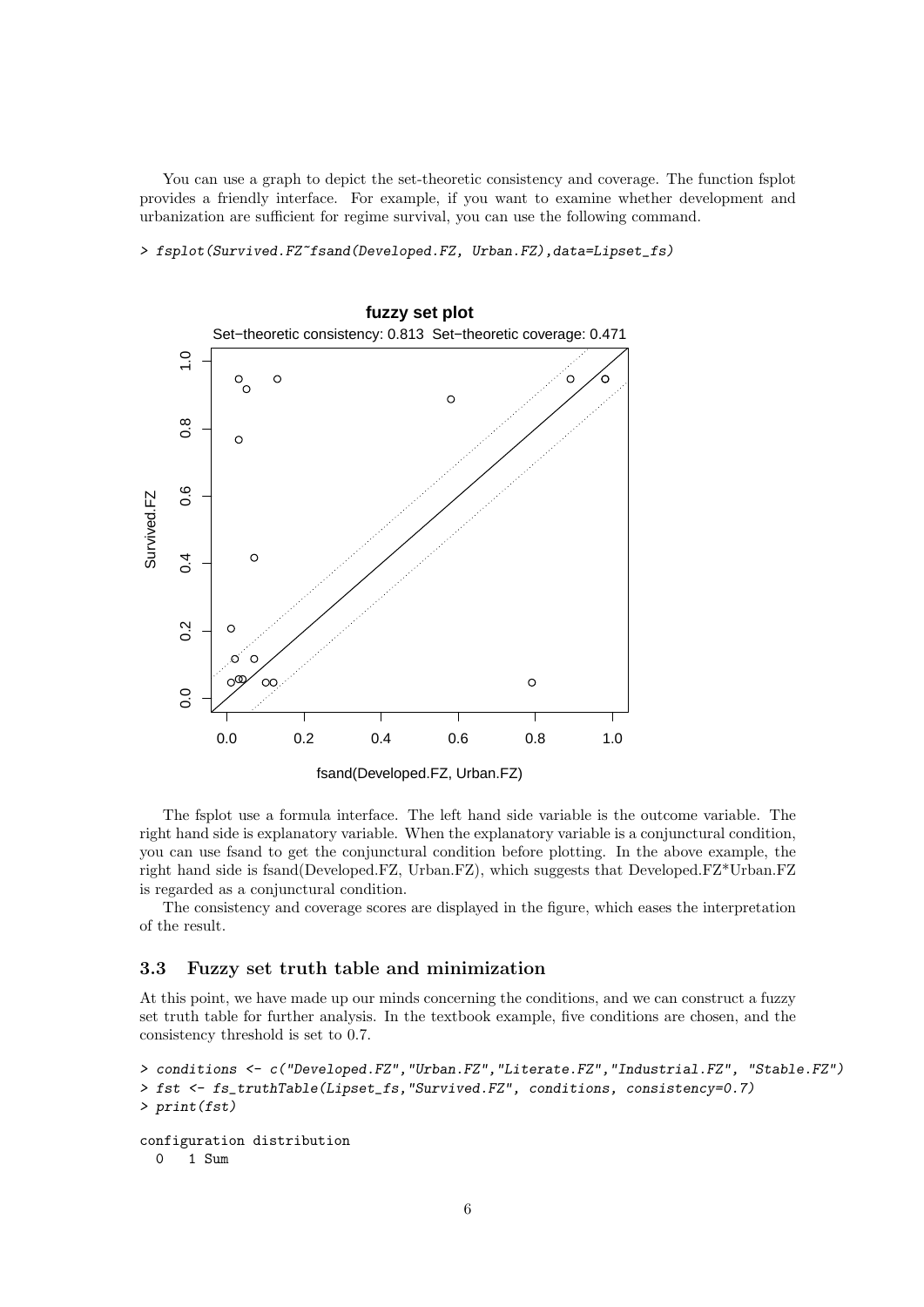| 6        | 3                 | 9         |   |            |                                                                             |          |          |          |   |   |  |  |  |
|----------|-------------------|-----------|---|------------|-----------------------------------------------------------------------------|----------|----------|----------|---|---|--|--|--|
|          | case distribution |           |   |            |                                                                             |          |          |          |   |   |  |  |  |
|          | OUT NCase         |           |   |            |                                                                             |          |          |          |   |   |  |  |  |
| $\Omega$ |                   | 10        |   |            |                                                                             |          |          |          |   |   |  |  |  |
| 1        |                   | 8         |   |            |                                                                             |          |          |          |   |   |  |  |  |
|          |                   |           |   |            |                                                                             |          |          |          |   |   |  |  |  |
|          |                   |           |   |            | Developed.FZ Urban.FZ Literate.FZ Industrial.FZ Stable.FZ freq1 freq0 NCase |          |          |          |   |   |  |  |  |
| 243      |                   |           | 1 |            |                                                                             |          | 1        | 4        | O | 4 |  |  |  |
| 240      |                   |           | 0 |            |                                                                             |          | 1        | 2        | 0 | 2 |  |  |  |
| 213      |                   |           | 0 |            |                                                                             | $\Omega$ | 1        | 2        | 0 | 2 |  |  |  |
| 212      |                   | 0         | 0 |            |                                                                             | 0        | 1        | 0        | 1 | 1 |  |  |  |
| 203      |                   | 0         | 0 |            | 0                                                                           | 0        | 1        | 0        | 2 | 2 |  |  |  |
| 162      |                   |           | 1 |            |                                                                             |          | 0        | 0        | 1 | 1 |  |  |  |
| 159      |                   |           | 0 |            |                                                                             |          | $\Omega$ | $\Omega$ | 1 | 1 |  |  |  |
| 131      |                   |           |   |            |                                                                             |          | $\Omega$ | $\Omega$ | 2 | 2 |  |  |  |
| 122      |                   | 0         | Ω |            | Ω                                                                           | 0        | $\Omega$ | $\Omega$ | 3 | 3 |  |  |  |
|          |                   |           |   |            | OUT Consistency priConsistency sqrtProduct                                  |          | Cases    |          |   |   |  |  |  |
| 243      | $\mathbf{1}$      | 0.9042056 |   | 0.88579387 | 0.80093979 2,3,12,18/                                                       |          |          |          |   |   |  |  |  |
| 240      | $\mathbf{1}$      | 0.7087719 |   | 0.63436123 | 0.44961744                                                                  |          | 6,17/    |          |   |   |  |  |  |
| 213      | $\mathbf{1}$      | 0.8042705 |   | 0.71938776 | 0.57858232                                                                  |          | 5,10/    |          |   |   |  |  |  |
| 212      | $\Omega$          | 0.5285714 |   | 0.22807018 | 0.12055138                                                                  |          | /4       |          |   |   |  |  |  |
| 203      | $\Omega$          | 0.2780269 |   | 0.00000000 | 0.00000000                                                                  |          | /11,15   |          |   |   |  |  |  |
| 162      | 0                 | 0.4452555 |   | 0.05000000 | 0.02226277                                                                  |          | 77       |          |   |   |  |  |  |
| 159      | $\Omega$          | 0.3782051 |   | 0.03960396 | 0.01497842                                                                  |          | /1       |          |   |   |  |  |  |
| 131      | 0                 | 0.5209003 |   | 0.11309524 | 0.05891135                                                                  |          | /9,13    |          |   |   |  |  |  |
| 122      | $\Omega$          | 0.2159763 |   | 0.00000000 | 0.00000000                                                                  |          | /8,14,16 |          |   |   |  |  |  |

The above commands construct a fuzzy set truth table, assign it to an object called fst, and then print it. Next, we simplify the truth table through Boolean minimization.

```
> fsans <- reduce(fst)
> print(fsans)
Call:
reduce(x = fst)
```
----------------

Explaining 3 configuration(s)

---------------- Prime implicant No. 1 with 2 implicant(s)

DEVELOPED.FZ\*urban.fz\*LITERATE.FZ\*STABLE.FZ + DEVELOPED.FZ\*LITERATE.FZ\*INDUSTRIAL.FZ\*STABLE.FZ

```
Common configuration: DEVELOPED.FZ*LITERATE.FZ*STABLE.FZ
```
The print method only shows minimal information, but the summary method shows futher information on the goodness of fit.

> summary(fsans)

Call:  $reduce(x = fst)$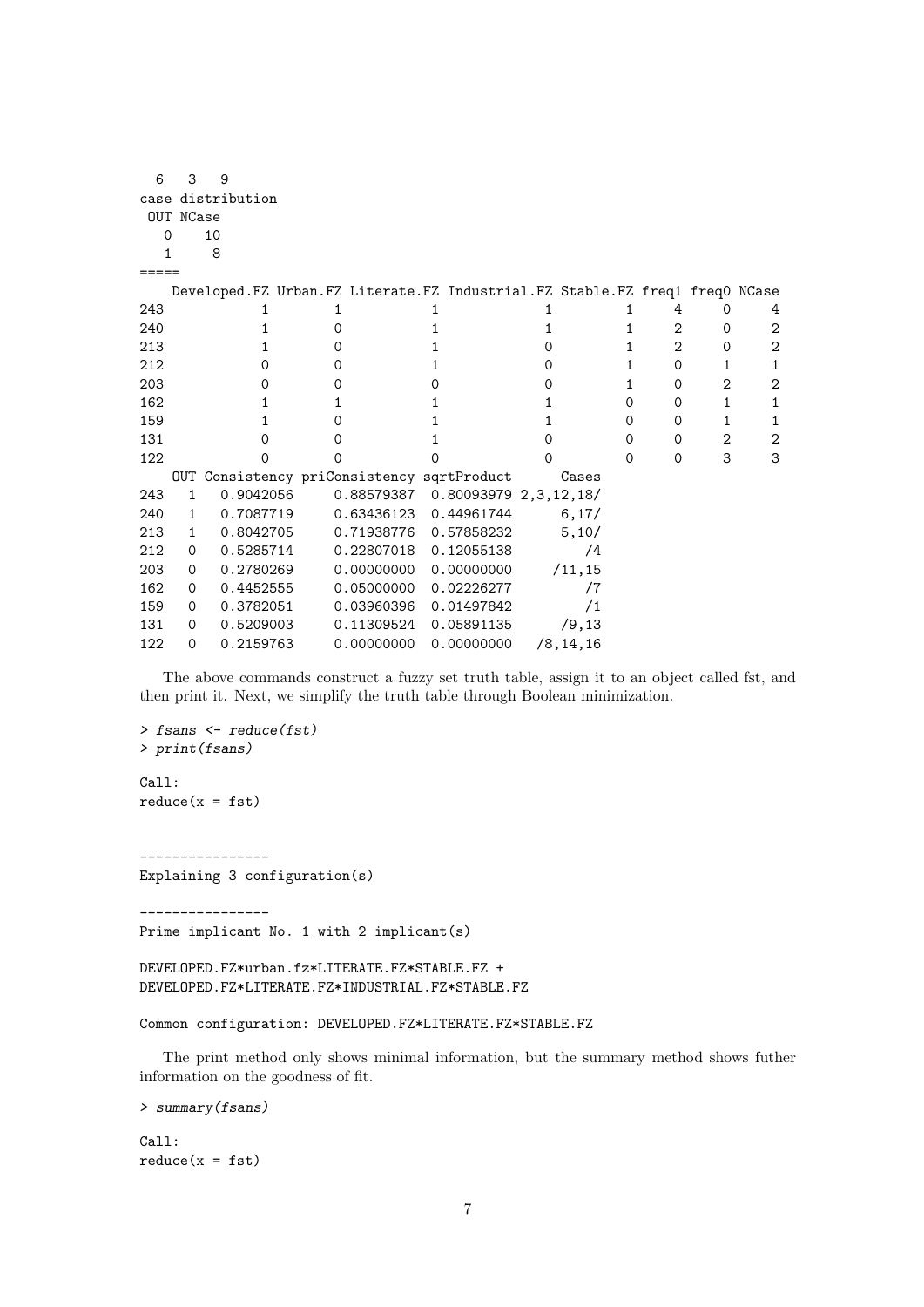```
Total number of cases: 18
Number of cases [1]: 8
Number of cases [0]: 10
Explaining [1]
----------------
Prime implicant No. 1 with 2 implicant(s)
DEVELOPED.FZ*urban.fz*LITERATE.FZ*STABLE.FZ +
DEVELOPED.FZ*LITERATE.FZ*INDUSTRIAL.FZ*STABLE.FZ
Goodness of fit
                                             consistency rawCoverage
DEVELOPED.FZ*urban.fz*LITERATE.FZ*STABLE.FZ 0.8092105 0.4330986
DEVELOPED.FZ*LITERATE.FZ*INDUSTRIAL.FZ*STABLE.FZ 0.8426073 0.6220657
[solution] 0.8712500 0.8180751
                                             uniqueCoverage
DEVELOPED.FZ*urban.fz*LITERATE.FZ*STABLE.FZ 0.1960094
DEVELOPED.FZ*LITERATE.FZ*INDUSTRIAL.FZ*STABLE.FZ 0.3849765
[solution]
Number of cases: 4 + 6
Percentage of explained cases: 50% + 75%
Cases covered by multiple PIs: 2 (25%)
Cases: (2)6,17/ (1)5,10/ + (1)2,3,12,18/ (2)6,17/
```
There is an update method for QCA object, so you can use the following command to get a result including remainders in the minimization process.

```
> update(fsans, remainders="include")
Call:
```
 $reduce(x = fst, remainders = "include")$ 

---------------- Explaining 3 configuration(s)

---------------- Prime implicant No. 1 with 1 implicant(s)

DEVELOPED.FZ\*STABLE.FZ

Common configuration: DEVELOPED.FZ\*STABLE.FZ

In fsQCA, it is always a good idea to generate a new variable indicating the fuzzy set membership in the negation set using fsnot. Using this new fuzzy set score to construct a new fuzzy set truth table and minimize it.

```
> Lipset_fs$Not.Survived <- fsnot(Lipset_fs$Survived.FZ)
> fst2 <- fs_truthTable(Lipset_fs,"Not.Survived", conditions, consistency=0.7)
> print(fst2)
configuration distribution
 0 1 C Sum
```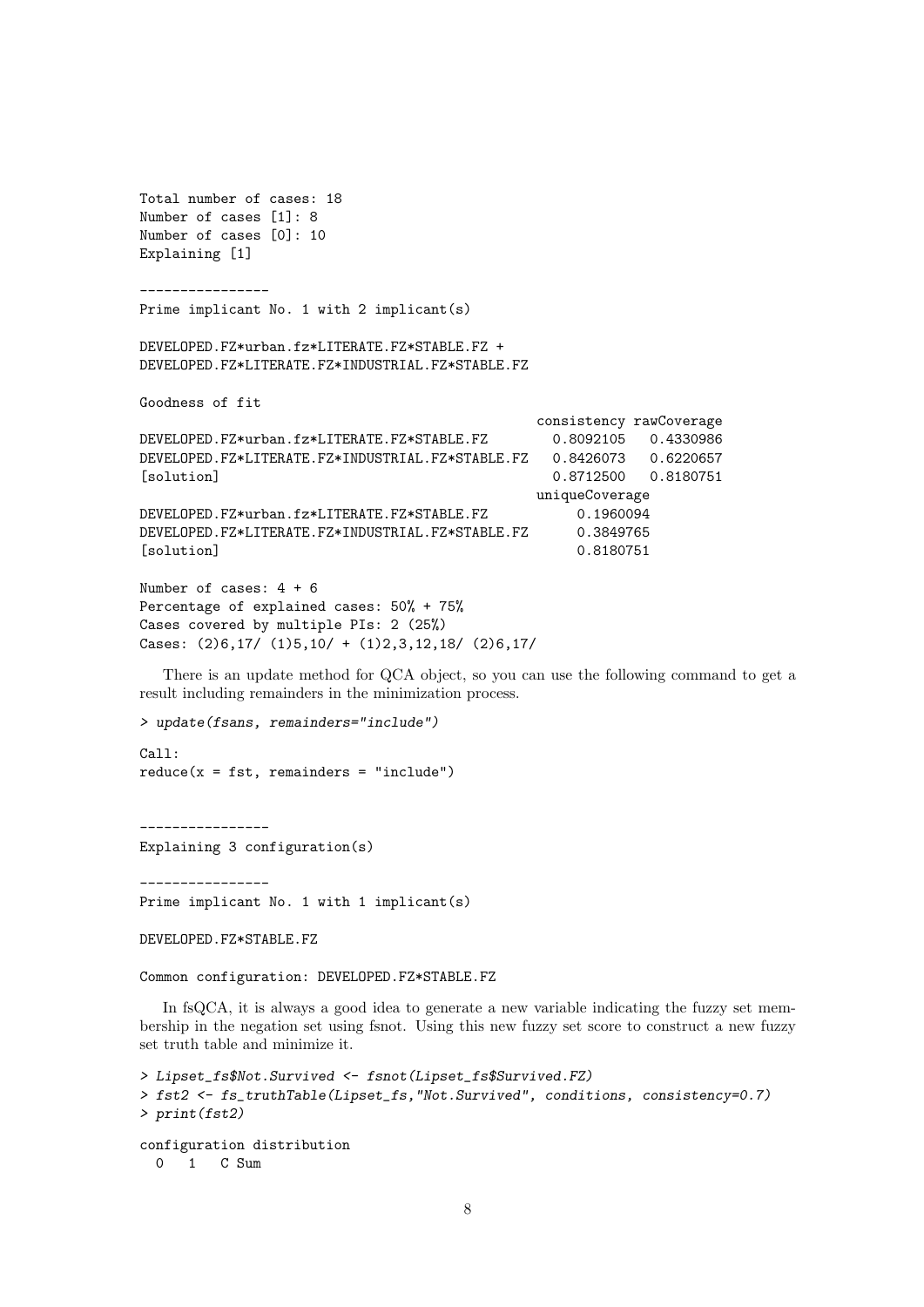3 5 1 9 case distribution OUT NCase 0 8 1 8  $C \qquad 2$  $-----$ Developed.FZ Urban.FZ Literate.FZ Industrial.FZ Stable.FZ freq1 freq0 NCase 243 1 1 1 1 1 0 4 4 240 1 0 1 1 1 0 2 2 213 1 0 1 0 1 0 2 2 212 0 0 0 1 0 1 1 0 1 203 0 0 0 0 0 1 2 0 2 162 1 1 1 1 1 0 1 0 1 159 1 0 1 1 0 1 0 1 131 0 0 0 1 0 0 1 1 2 122 0 0 0 0 0 0 3 0 3 OUT Consistency priConsistency sqrtProduct Cases 243 0 0.2500000 0.1058496 0.0264624 /2,3,12,18 240 0 0.4947368 0.3656388 0.1808950 /6,17<br>213 0 0.4982206 0.2806122 0.1398068 /5,10 0.2806122 0.1398068 /5,10 212 1 0.8607143 0.7719298 0.6644110 4/ 203 1 0.9820628 0.9751553 0.9576637 11,15/ 162 1 0.9708029 0.9500000 0.9222628 7/ 159 1 0.9743590 0.9603960 0.9357705 1/<br>131 C 0.8553055 0.7321429 0.6262058 13/9 131 C 0.8553055 0.7321429 0.6262058 13/9 122 1 1.0000000 1.0000000 1.0000000 8,14,16/ > fsans2 <- reduce(fst2) > summary(fsans2) Call:  $reduce(x = fst2)$ Total number of cases: 18 Number of cases [1]: 9 Number of cases [0]: 9 Explaining [1] ---------------- Prime implicant No. 1 with 3 implicant(s) developed.fz\*urban.fz\*literate.fz\*industrial.fz + DEVELOPED.FZ\*LITERATE.FZ\*INDUSTRIAL.FZ\*stable.fz + developed.fz\*urban.fz\*industrial.fz\*STABLE.FZ Goodness of fit consistency rawCoverage developed.fz\*urban.fz\*literate.fz\*industrial.fz 0.9905437 0.4419831 DEVELOPED.FZ\*LITERATE.FZ\*INDUSTRIAL.FZ\*stable.fz 0.9812207 0.2204641 developed.fz\*urban.fz\*industrial.fz\*STABLE.FZ 0.8900000 0.3755274 [solution] 0.9335180 0.7109705 uniqueCoverage developed.fz\*urban.fz\*literate.fz\*industrial.fz 0.2109705